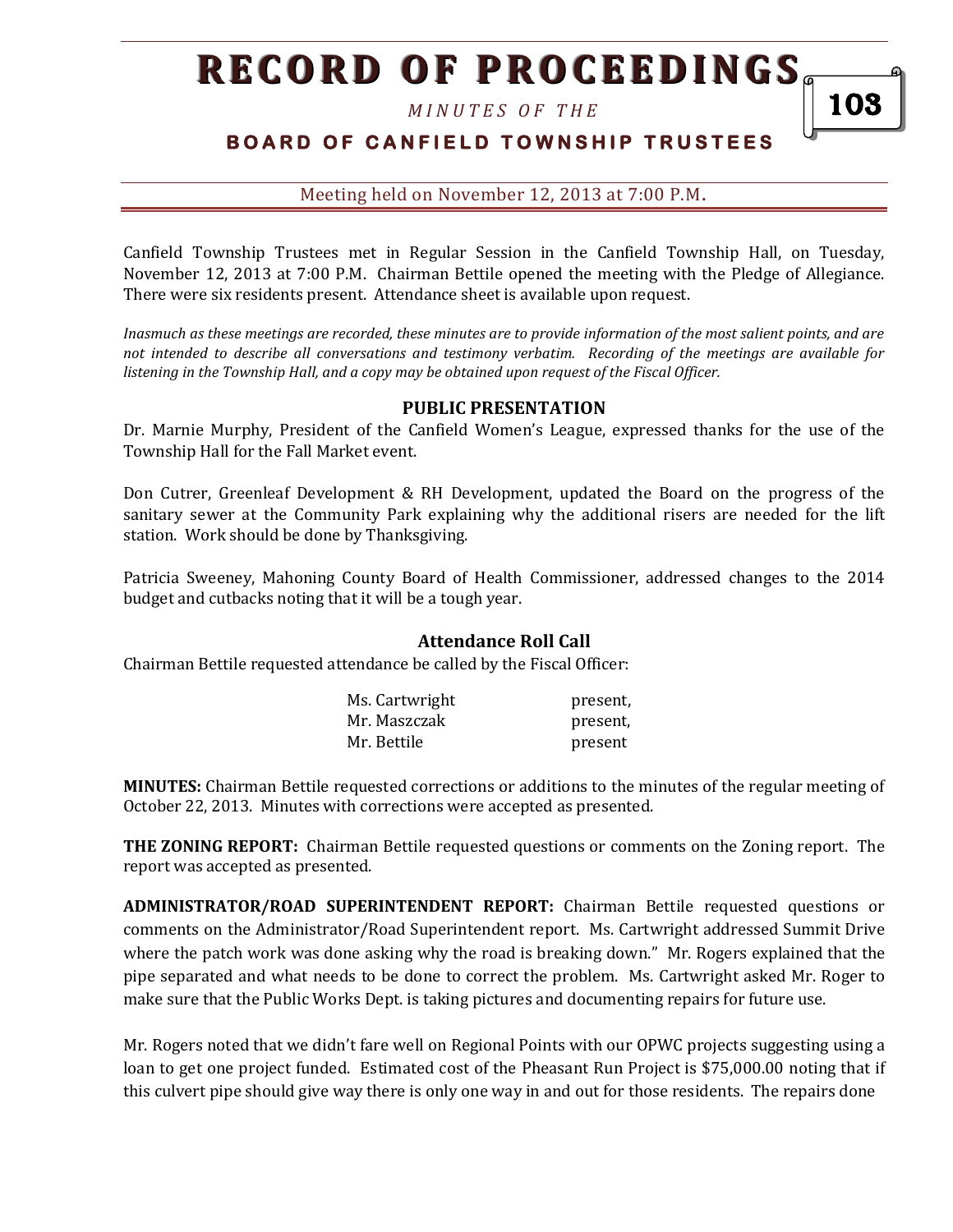*M I N U T E S O F T H E* 

104

# **BOARD OF CANFIELD TOWNSHIP TRUSTEES**

# Meeting held on November 12, 2013 at 7:00 P.M**.**

last year were temporary and we do not know the extent of the damage beneath that pipe that could continue to erode toward edge of pavement. He would hate to see that give way, suggesting that the project should be done sooner than later. Mr. Rogers stated that this is a zero percent loan to give the Board another option. Mr. Maszczak asked what is the better approach…we can budget for that. Mr. Rogers noted that next week will be the final review of projects. Ms. Cartwright asked if this would affect the water tower project. Mr. Bettile noted that the county project is in the funding range. Ms. Cartwright noted that in her opinion, we can budget for it, but if we can get a zero percent loan, we might as well use the loan. We would budget just in case we don't get the loan.

Mr. Rogers explained that Sunoco will be using Leffingwell Road as a haul road for its proposed pipeline, but questioned the use of Spring Lake Road & Sugarbush Drive. The county is looking into his request to make sure that the integrity of these roads is protected.

Mr. Rogers reported having approximately 850 tons of salt in the dome. It may last thru the end of the year, but if we have a major snow event, we may go thru that salt quickly. He requested that the Board approve 600 tons of salt should it be needed by yearend.

The Slip Trip & Fall Safety Meeting tentatively scheduled for November  $7<sup>th</sup>$  had to be rescheduled. He will advise the Board of new date when it's set. Ms. Cartwright asked about our part-time snowplow drivers and if they need drug tested. Mr. Rogers explained why they do not need to be tested every year.

Mr. Maszczak asked when the next meeting of the Cardinal Joint Fire District Board will be since the contract to lease property is in their hand now. Ms. Cartwright stated that the next meeting is a special meeting scheduled for November 18 at 5:30pm.

Ms. Cartwright presented a letter to be signed by the Board requested by ODOT showing interest in putting the word Canfield on the bridge bypass – a bridge at St. Rt. 224/62 that is in the Township. Mr. Maszczak confirmed that this letter does not obligate us, but shows interest only. All Trustees signed. The report was accepted as presented.

**FISCAL OFFICER'S REPORT:** Chairman Bettile called on the Fiscal Officer, Carmen I. Heasley, to present the financials. She reviewed one suggested transfer of funds to complete the Orlando Project, blanket certificates, purchase orders, warrants, electronic payments, and suggested changes to the 2013 budget.

Correspondence: The Dept. of Commerce/Division of Liquor Control has issued its yearly notice advising that all liquor permits expire on February 1<sup>st</sup> thereby, providing the legislative authority with the right to object to renewal of a permit. The letter outlines the process should the Board need to object to any permit within the Township. Objections must be postmarked no later than January 2, 2014. The report was accepted as presented.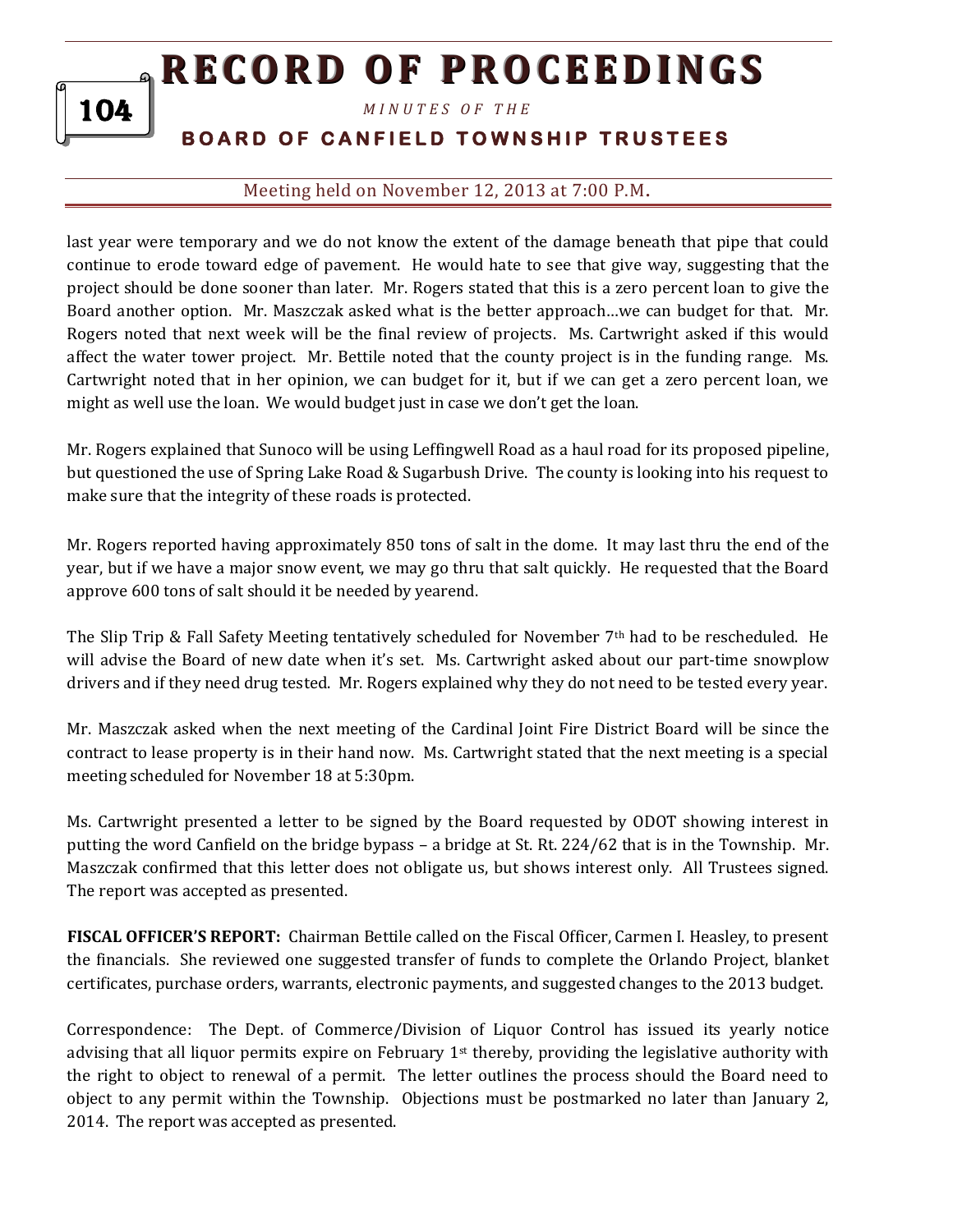*M I N U T E S O F T H E* 

105

## **BOARD OF CANFIELD TOWNSHIP TRUSTEES**

Meeting held on November 12, 2013 at 7:00 P.M**.**

#### **UNFINISHED BUSINESS RESOLUTION 2013-11-12-196 Park Sanitary Sewer Field Order #1**

Mr. Maszczak moved to approve Field Change Order #1, for risers to be added to the proposed Parkland lift station by X-Press Underground at a cost of \$2,500.00 to match the existing conditions of the site. The Motion was seconded by Ms. Cartwright. Discussion: Mr. Maszczak noted that this will provide positive drainage away from the finish elevation of the lift station surface to the open ditch on Herbert Road. Fiscal Officer asked if this work would begin before the next meeting. Mr. Rogers stated, "Yes." Fiscal Officer added PO 54-2013 to the requested resolutions for later in the meeting. Mr. Bettile stated that the problem he has with this is: Who's at fault. Is it the engineer? Was it the design? The elevation didn't change. Then we have the issue of the credit – how much is the credit. Mr. Roger explained how the credit involves the electrical conduit and premium fill that will be non-preformed and the changes that involves Ohio Edison's contract that will be signed later today. As far as the elevation, they follow the county map that can be off as much as one to two feet, thereby requiring adjustments on onsite. Mr. Bettile noted that we hired this engineer to do the plans…we didn't change the elevations…they were there. He is a professional engineer. Mr. Rogers explains that the original preliminary design phase had the lift station at twenty two feet deep that would have cost us an additional \$15,000. These things happen during the installation. He shortened the lift station to save us money. Mr. Bettile stated that what you're saying is that he changed his plan. Mr. Rogers noted that he didn't change the plan. In my past experiences with these types of projects, it's not uncommon to make field changes to adjust a project so it works best with the surrounding landscape. Mr. Bettile noted that we didn't change the environment. Mr. Maszczak asked if this was unforeseeable. Mr. Rogers state that really it's not. Conversation continued concerning the credit that has not been issued yet. Mr. Rogers stated that the credit should be around \$1,000.00. Ms. Cartwright noted that she agreed with Mr. Bettile, but doesn't want to hold up this project. Roll call: Ms. Cartwright, yes; Mr. Maszczak, yes; Mr. Bettile, yes. Motion carried 3 to 0.

### **RESOLUTION 2013-11-12-197 Ohio Edison Agreement**

Mr. Bettile moved to approve entering into an agreement with Ohio Edison for the line extension to supply power to the Parkland's proposed sanitary sewer lift station at a cost of \$2,279.11. The Motion was seconded by Ms. Cartwright. Roll call: Ms. Cartwright, yes; Mr. Maszczak, yes; Mr. Bettile, yes. Motion carried 3 to 0.

### **NEW BUSINESS RESOLUTION 2013-11-12-198 Salt Purchase**

Ms. Cartwright moved to approve the purchase of approximately 600 tons of salt at a cost of \$16,800.00. The Motion was seconded by Mr. Bettile. Roll call: Ms. Cartwright, yes; Mr. Maszczak, yes; Mr. Bettile, yes. Motion carried 3 to 0.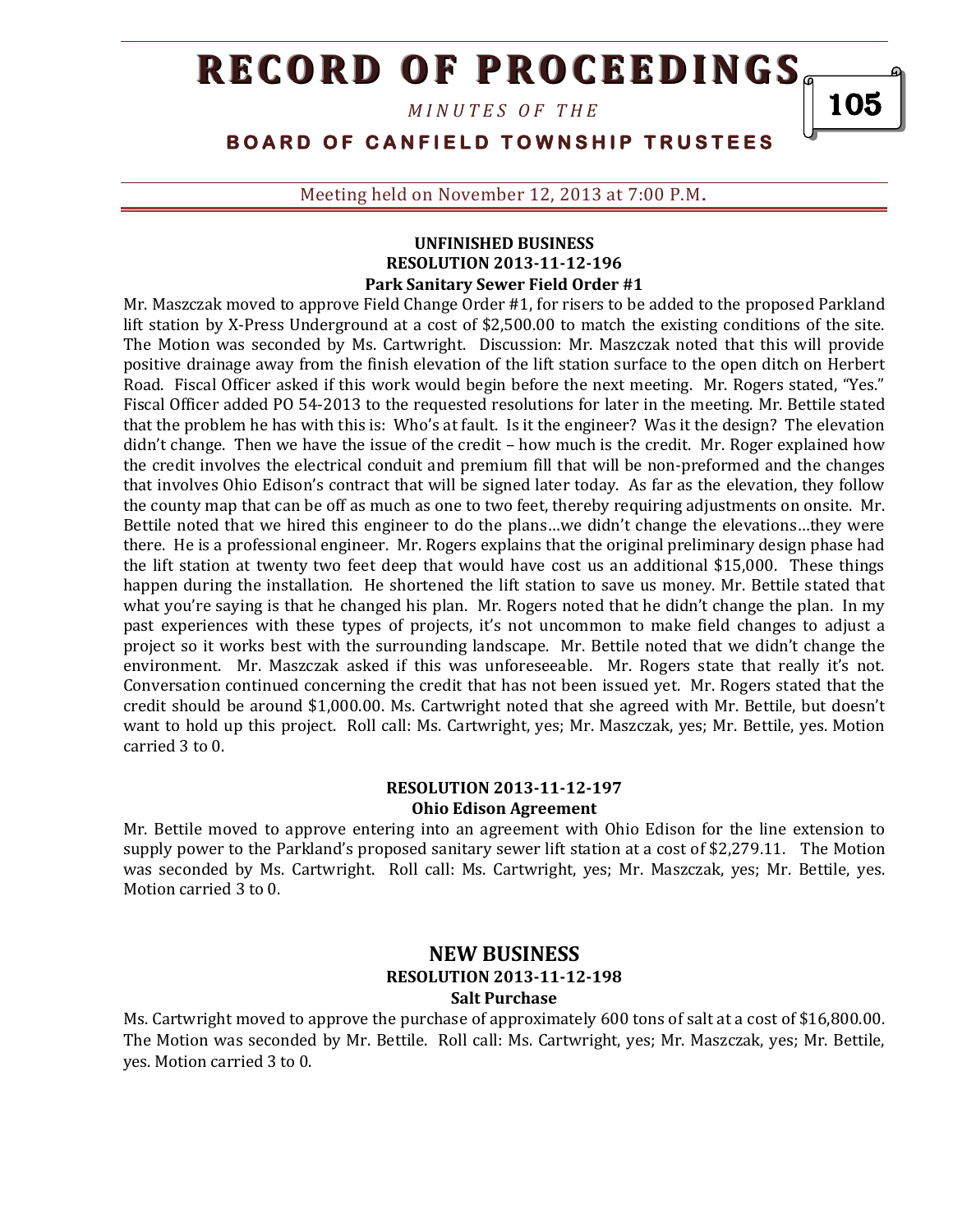*M I N U T E S O F T H E* 

106

# **BOARD OF CANFIELD TOWNSHIP TRUSTEES**

Meeting held on November 12, 2013 at 7:00 P.M**.**

## **RESOLUTION 2013-11-12-199 OTA Winter Conference**

Mr. Maszczak moved to approve the Trustees and Fiscal Officer to attend the Ohio Township Association's Winter Conference in Columbus at the Convention Center from February 12th thru the 15th, 2014, with the Township paying for all related expenses including registration fee of \$45.00 for members, hotel, travel, and meals. The Motion was seconded by Mr. Bettile. Roll call: Ms. Cartwright, yes; Mr. Maszczak, yes; Mr. Bettile, yes. Motion carried 3 to 0.

#### **RESOLUTION 2013-11-12-200 Transfer from the General Fund**

Ms. Cartwright moved to approve the transfer from the General Fund appropriation line # 1000-910- 910-0000 (Transfer Out) to Public Works revenue line # 4401-931-0000 (Transfer In) the amount of \$272.91. The Motion was seconded by Mr. Bettile. Discussion: Ms. Cartwright noted that this is to cover the final payment for the Orlando Project for the reimbursement of the work performed by our Public Works Dept. staff in relations to this project. Roll call: Ms. Cartwright, yes; Mr. Maszczak, yes; Mr. Bettile, yes. Motion carried 3 to 0.

## **RESOLUTION 2013-11-12-201 Revenue Budget Increase**

Mr. Maszczak moved to increase General Fund revenue line # 1000-531-0000 (Estate Tax) from \$15,220.46 to \$69,685.75. The Motion was seconded by Mr. Bettile. Discussion: Mr. Maszczak noted that we have received additional estate tax that was not anticipated. Roll call: Ms. Cartwright, yes; Mr. Maszczak, yes; Mr. Bettile, yes. Motion carried 3 to 0.

#### **RESOLUTION 2013-11-12-202 Revenue Budget Increase**

Ms. Cartwright moved to increase General Fund revenue line # 1000-892-0000 (Other Miscellaneous Non-Operating) from \$30,000.00 to \$57,000.00. The Motion was seconded by Mr. Maszczak. Discussion: Ms. Cartwright noted that this reflects funds received from Armstrong Cable Franchise Fees. Roll call: Ms. Cartwright, yes; Mr. Maszczak, yes; Mr. Bettile, yes. Motion carried 3 to 0.

#### **RESOLUTION 2013-11-12-203 Revenue Budget Increase**

Mr. Bettile moved to increase Gasoline Fund revenue line # 2021-537-0000 (Gasoline Tax) from \$80,000.00 to \$90,000.00. The Motion was seconded by Mr. Maszczak. Roll call: Ms. Cartwright, yes; Mr. Maszczak, yes; Mr. Bettile, yes. Motion carried 3 to 0.

## **RESOLUTION 2013-11-12-204 Revenue Budget Increase**

Mr. Maszczak moved to approve Zoning Fund revenue line #2181-301-0000 (Licenses and Permits) increase from \$40,000.00 to \$106,000.00. The Motion was seconded by Mr. Bettile. Discussion: Mr. Maszczak noted that this reflects actual funds received from permits. Roll call: Ms. Cartwright, yes; Mr. Maszczak, yes; Mr. Bettile, yes. Motion carried 3 to 0.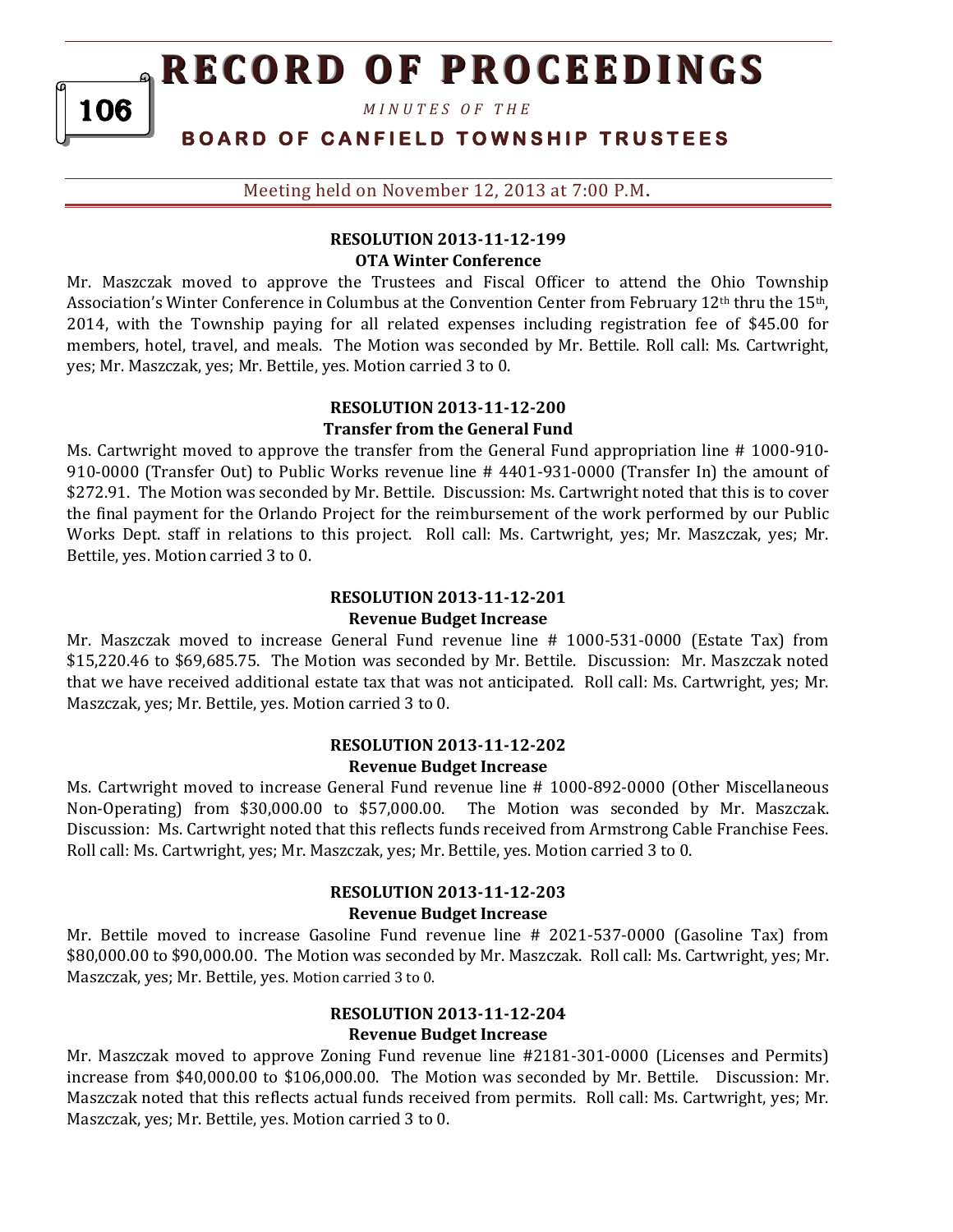*M I N U T E S O F T H E* 

# **BOARD OF CANFIELD TOWNSHIP TRUSTEES**

107

Meeting held on November 12, 2013 at 7:00 P.M**.**

### **RESOLUTION 2013-11-12-205 Revenue Budget Decrease**

Mr. Bettile moved to decrease Zoning Fund revenue line # 2181-931-0000 (Transfer In) from \$54,000.00 to \$0.00. The Motion was seconded by Mr. Maszczak. Discussion: Mr. Bettile noted that this transfer will not be needed since we have experienced an increase in permit revenues. Roll call: Ms. Cartwright, yes; Mr. Maszczak, yes; Mr. Bettile, yes. Motion carried 3 to 0.

#### **RESOLUTION 2013-11-12-206 Supplemental Budget Adjustment**

Ms. Cartwright moved to decrease appropriation line # 4401-760-360-0001 (Contracted Services – Orlando Project) from \$20,237.34 to \$2,480.98, a decrease of \$17,756.36. The Motion was seconded by Mr. Bettile. Discussion: Ms. Cartwright reported that we do not anticipate further expenditures before year end. Roll call: Ms. Cartwright, yes; Mr. Maszczak, yes; Mr. Bettile, yes. Motion carried 3 to 0.

## **RESOLUTION 2013-11-12-207 Supplemental Budget Adjustment**

Mr. Maszczak moved to decrease appropriation line # 4401-760-7360-0002 (Contracted Services – Indian Run Phase V) from \$30,184.02 to \$19,888.02, a decrease of \$10,296.00. The Motion was seconded by Mr. Bettile. Discussion: Mr. Maszczak noted that we do not anticipate further expenditures. Roll call: Ms. Cartwright, yes; Mr. Maszczak, yes; Mr. Bettile, yes. Motion carried 3 to 0.

#### **RESOLUTION 2013-11-12-208 Revenue Budget Decrease**

Mr. Bettile moved to decrease Public Works revenue line # 4401-931-0000 (Transfer In) from \$34,584.02 to \$20,160.93, a decrease of \$14,423.09. The Motion was seconded by Ms. Cartwright. Discussion: Mr. Bettile noted that we do not anticipate any further revenues from OPWC projects. Roll call: Ms. Cartwright, yes; Mr. Maszczak, yes; Mr. Bettile, yes. Motion carried 3 to 0.

### **RESOLUTION 2013-11-12-209 Payroll Law 2014 Seminar**

Mr. Maszczak moved to approve Fiscal Officer to attend the Payroll Law 2014 Seminar being held by National Seminars Training on December 5 from 8:30am to 4:00pm at a cost of \$299.00. Cost will cover all seminars for one year from the date of this seminar. The Motion was seconded by Mr. Bettile. Roll call: Ms. Cartwright, yes; Mr. Maszczak, yes; Mr. Bettile, yes. Motion carried 3 to 0.

### **RESOLUTION 2013-11-12-210 Purchase Orders**

Ms. Cartwright moved to approve PO 53-2013 & PO 54-2013 in the amount of \$19,300.00 to cover salt purchases & the Xpress Underground change order #1. The Motion was seconded by Mr. Bettile. Roll call: Ms. Cartwright, yes; Mr. Maszczak, yes; Mr. Bettile, yes. Motion carried 3 to 0.